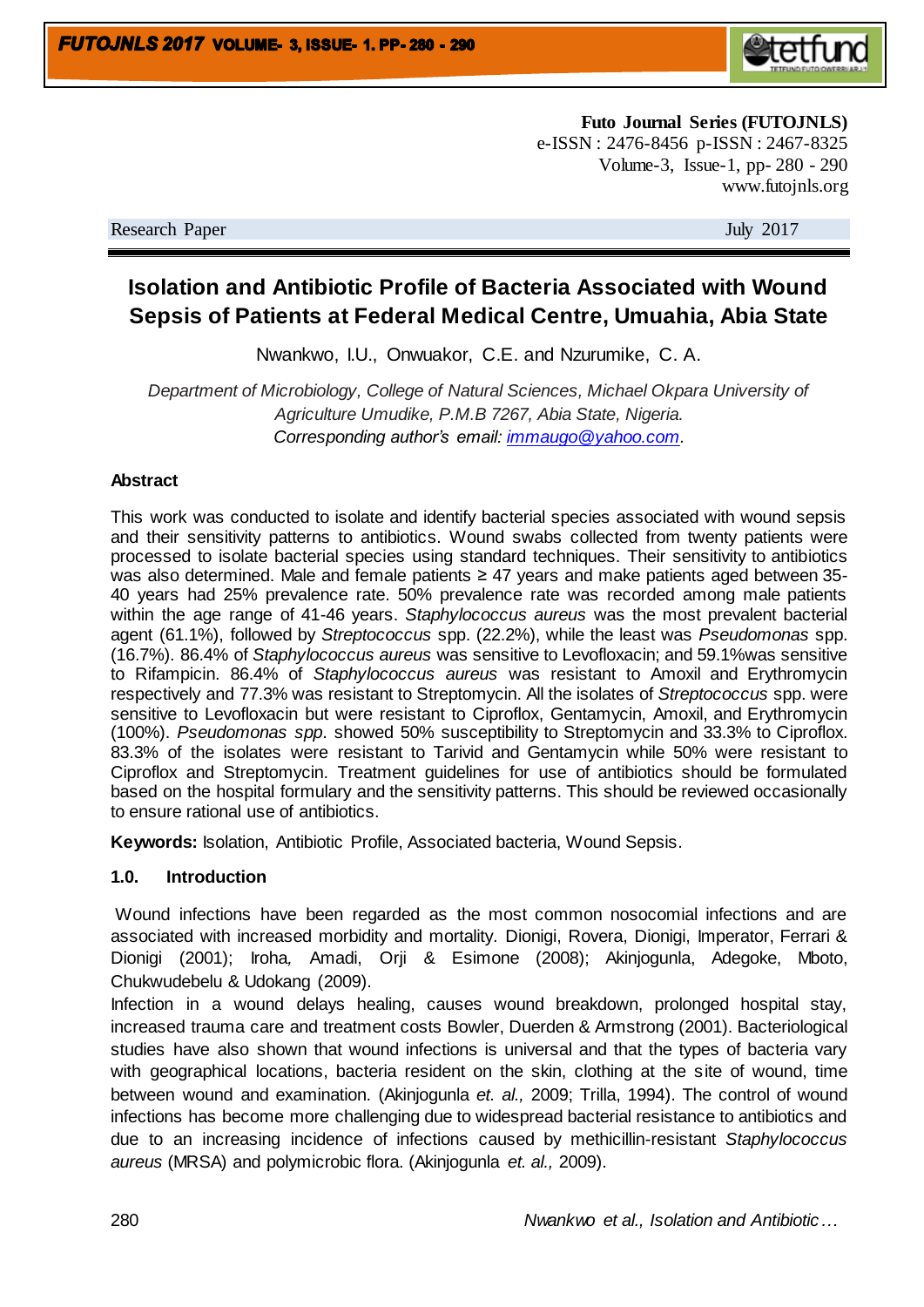In developing countries, wound infections are recognized as a prominent route of bacterial infections. Many bacterial agents are known to cause wound infections. Yah, Enabulele & Eghafona (2004). Isolates that have been incriminated in cases of wound infections include: *Staphylococcus aureus, Proteus mirabilis, Pseudomonas aeruginosa, Klebsiella aerogenes, Escherichia coli, Staphylococcus epidermidis, Streptococcus pyogenes,* and *Streptococcus faecalis. Candida albicans* and *Candida tropicalis* have also been implicated as etiological agents. Amelski & Barcynski (2002); Enweani, Esumeh, Akpe, Tatfeng & Isibor (2003); Kaplan, Smadi, Taani & El-Qudah (2000); Isibor, Oseni, Eyaufe, Osagie & Turay (2008).

Wound sepsis occurs when virulence factors expressed by one or more microorganisms in a wound outcompete the host natural immune system and subsequent invasion and dissemination of microorganisms in viable tissue provokes a series of local and systemic host responses. Characteristic local responses are a purulent discharge or painful spreading erythema indicative of cellulitis around a wound (Peel, 1992). Most acute and chronic wound infections involve mixed populations of both aerobic and anaerobic microorganisms.

Since wound colonization is most frequently polymicrobial (Bowler, (1999); Brook & Frazier (1997); Mousa, (1997); Summanen, Talan, Strong, Mcteague, Bennion & Finegold (1995), involving numerous microorganisms that are potentially pathogenic, any wound is at some risk of becoming infected. Although microorganisms are responsible for wound infection, widespread controversy still exists regarding the exact mechanisms by which they cause infection and also their significance in non-healing wounds that do not exhibit clinical signs of infection. One school of thought is that the density of microorganisms is the critical factor in determining whether a wound is likely to heal (Heggers, 1998; Mangram, Horan, Pearson, Silver & Jarvis (1999); Raahave, Friis-Moller, Bjerre-Jespen, Thiis-Knudsen & Rasmussen (1986), Robson, 1999). However, a second school of thought argues that the presence of specific pathogens is of primary importance in delayed healing (Danielsen, Balslev, Doring, Hoiby, Madsen & Westh (1998); Lavery, Harkles, Felder-Johnson & Mundine (1996); Madsen, Westh, Danielsen & Rosdahl (1996); Pallua, Fuchs, Hafemann, Volpel, Noah & Lutticken (1999); Schraibman, 1990; Sehgal & Arunkumar (1992), while yet others have reported microorganisms to be of minimal importance in delayed healing (Annoni, Rosina, Chiurazzi & Ceva (1989); Eriksson, Eklund & Kallings (1984); Gilchrist & Reed (1989); Hansson, Hoborn, Moller & Swanbeck (1995); Sapico, Witte, Canawati, Montgomerie & Bessman (1984); Trengove, Stacey, Mcgechie & Mata (1996). This study therefore is aimed at isolating, and identifying the bacteria species associated with wound infection as well as determining their antibiogram.

#### **2.0. Materials and Methods**

#### **2.1 Sample Collection**

A total of 20 samples (post-operative, abscess, bruises, burns) were collected from patients within the age range of 35 years and above at the Federal Medical Centre, Umuahia with the aid of a sterile swab stick with a normal saline and was later transferred to the microbiology laboratory section of the Daughters of Mary, Mother of Mercy Hospital, Ahiaeke, Abia State for analysis within one hour. A total of four wound swabs were collected from each patient,one of the wound swabs was used to make film and stained by Gram's stain. The second to fourth was cultured onto Blood agar, Nutrient agar and MacConkey agar respectively and incubated for 24 to 48 hours at  $35-37^{\circ}$ C.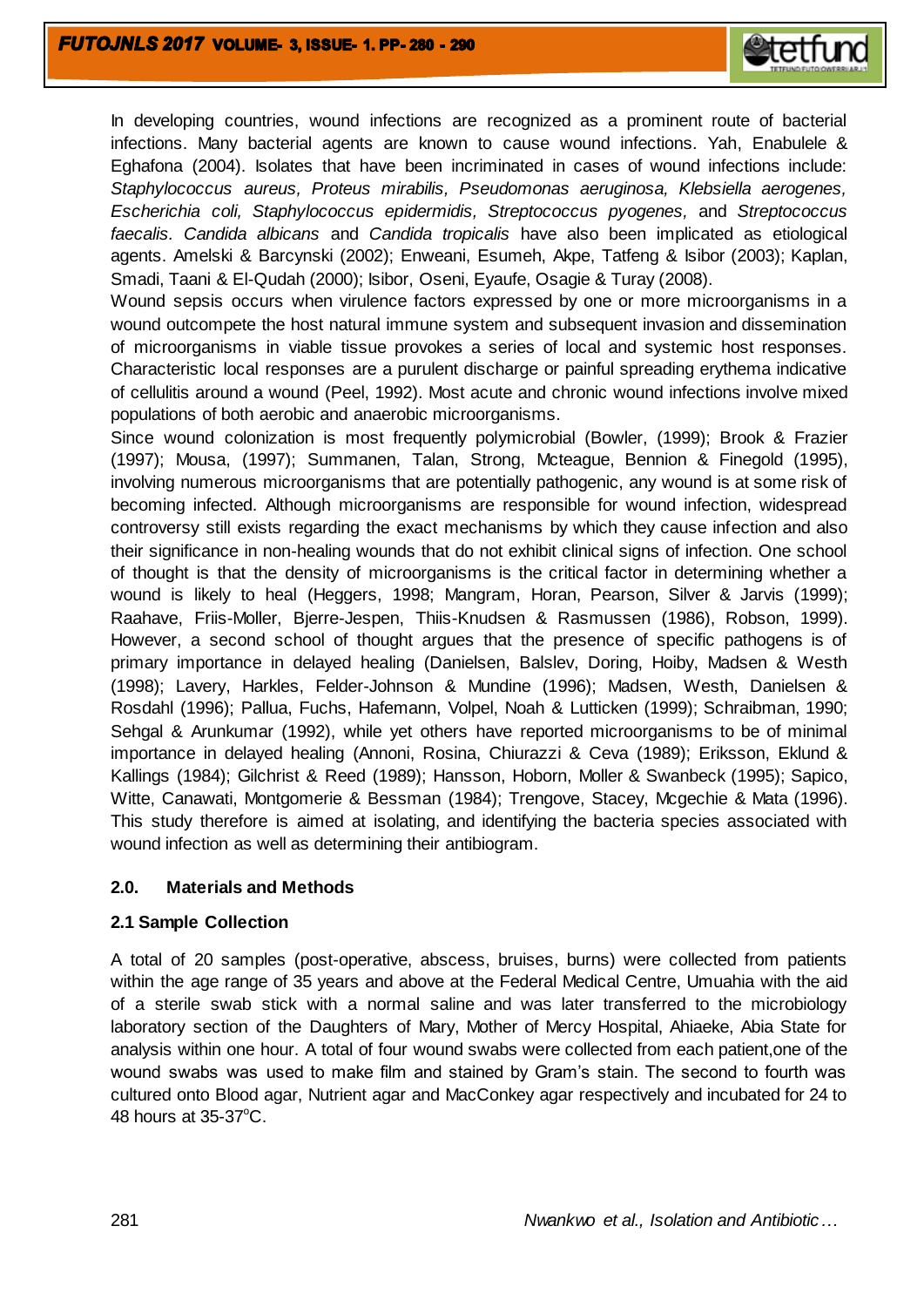

### **2.2 Isolation Methods**

All specimen collected were immediately applied unto freshly prepared Nutrient agar, Blood agar, and MacConkey agar, streaked and incubated overnight at  $37^{\circ}$ C for 24hrs. After incubation, the bacterial colonies were observed and discrete colonies were picked and purified by sub-culturing onto fresh Nutrient agar, MacConkey agar, and Blood agar using a streak plate technique. Isolated colonies that grew on the plates were then transferred onto Nutrient agar slants with a proper label. These agar slants were stored in the refrigerator at  $4^{\circ}$ C and were used for further characterization.

#### **2.3 Characterization and Identification of Bacterial Isolates**

Characterization and identification of bacterial isolates was based on standard microbiological method including Gram staining, morphological and cultural characteristics on Nutrient agar media, catalase test, coagulase test, and indole production test, etc.

#### **2.4 Antibiotic Sensitivity Test**

The antimicrobial susceptibility testing was done on Mueller Hinton agar by the Kirby Bauer disc diffusion method and results were interpreted according to National Committee for Clinical Laboratory Standards guideline (NCCLS, 2004). A colony of the test organisms was picked and streaked on the agar respectively. A sterile forceps was used to pick the commercial antibiotic disc and placed on the medium. Zones of inhibition after 24hrs incubation at  $35-37^{\circ}$ C were observed and measured using a caliper.

The antibiotics and their concentrations were as follows

Ciproflox-10 μg, Tarivid-10 μg, Norfloxacin-10 μg, Reflacine-10 μg, Gentamycin-10 μg, Ciproflox-10 μg, Amoxil-20 μg, **Augmentin-30 μg**, **Augmentin-30 μg**, Streptomycin-30 μg, Gentamycin-10 μg, Gentamycin-10 μg, Rifampicin20 μg, Streptomycin-30 μg, Streptomycin-30 μg, Erythromycin-30 μg, Ceporex-10 μg, Chloramphenicol-30 μg, Nalidixic acid-30 μg, Ampiclox-20 μg, and a control of the Amplicin- 30 μg. Levofloxacin-20 μg. Septrin- 30 μg,

### **Gram-positive antibiotic disc: Gram-negative antibiotic disc:**

#### **3.0. Results**

A total of 20 wound samples were analyzed in this study. Bacterial isolates were obtained from 12 wound samples, while 8 samples had an insignificant growth. Biochemical tests carried out reveals the organism to be *Staphylococcus aureus, Streptococcus* spp., *Pseudomonas* spp. this is shown in Table 1. The frequency at which this isolates occurred by age and sex was depicted in Table 2. Majority of the isolates were from females within the age range of 35-40 and 41-45 (37.5 % respectively), while the least were isolated from males within the age range of 35-40 and ≥45 (25 % respectively). The most frequently isolated organisms were *Staphylococcus aureus* 22 (61.1 %), followed by *Streptococcus* spp. 8 (22.2 %), and *Pseudomonas* spp. 6 (16.7 %) in that order (Table 3).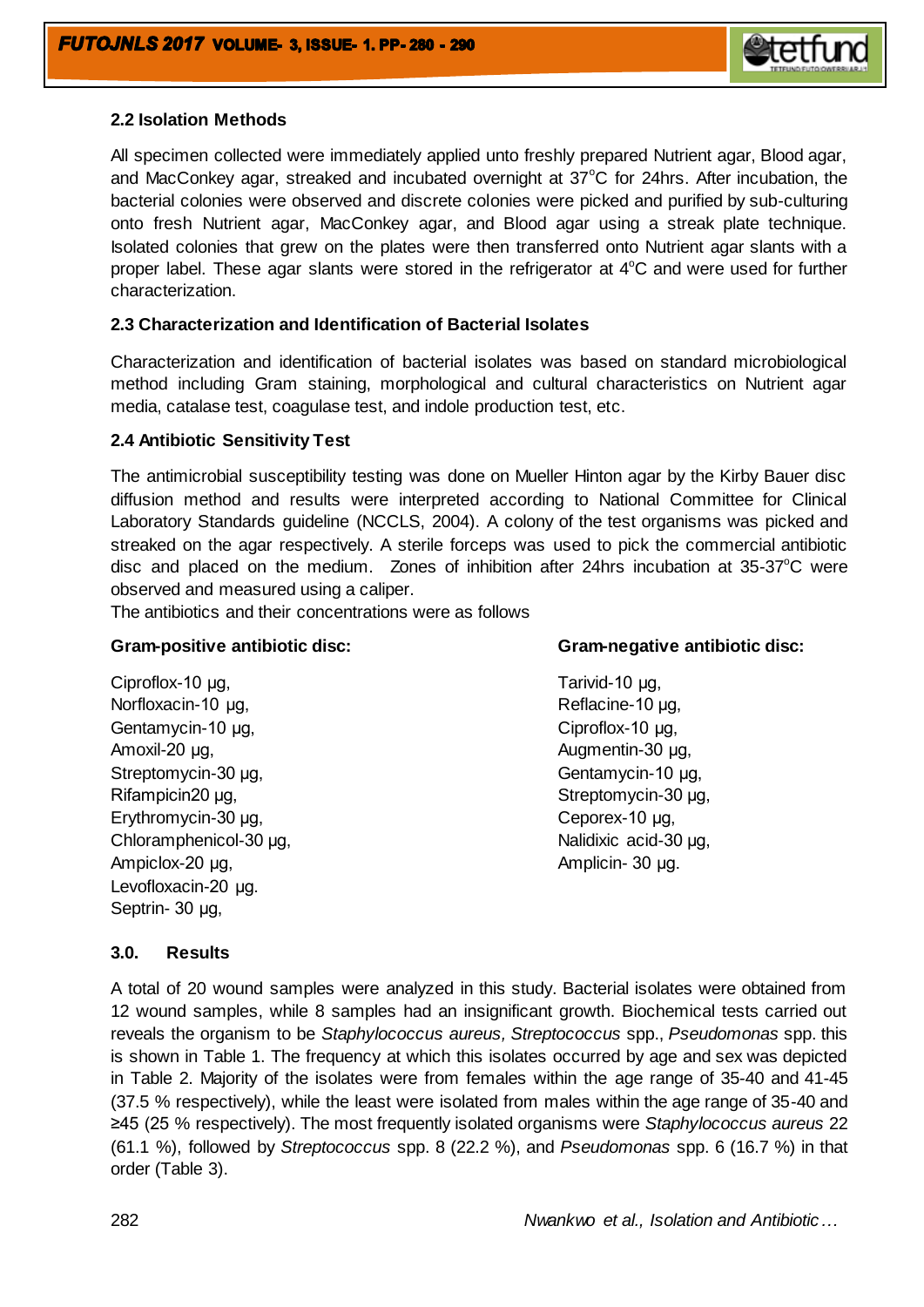

Table 4 shows the occurrence and distribution of isolates in relation to the wound type. Out of the 36 isolates from the wound samples, 11 were isolated from abscesses, 9 from burns, while 8 were isolated from post-operative wounds and bruises respectively. *Staphylocoocus aureus* and *Streptococcus* spp. were isolated from all the wound sites while *Pseudomonas* was isolated from only burns and abscesss.

The antibiotic sensitivity and resistance patterns of the isolates was demonstrated on Table 5 and 6. 86.4% of *Staphylococcus aureus* was sensitive to Levofloxacin, and 59.1% was sensitive to Rifampicin. 86.4 % of *Staphylococcus aureus* was resistant to Amoxil and Erythromycin respectively and 77.3 % was resistant to Streptomycin. All the isolates of *Streptococcus* spp. were sensitive to Levofloxacin but were resistant to ciproflox, gentamycin, amoxil, and erythromycin (100 %). *Pseudomonas* spp. showed susceptibility to streptomycin at 50 % and 33.3 % to ciproflox. It was 83.3 % resistant to Tarivid, gentamycin, and 50 % resistant to ciproflox and streptomycin.

| <b>Sample</b><br>Code | Colony<br>Appearance | <b>Shape</b>         | Gram<br><b>Reaction</b> | CA.       | CI.       | CO.       | IN. | MR. | VP. | OX.       | UR. | <b>Probable</b><br><b>Isolates</b> |
|-----------------------|----------------------|----------------------|-------------------------|-----------|-----------|-----------|-----|-----|-----|-----------|-----|------------------------------------|
| 1a                    | Yellowish-<br>white  | Cocci<br>(clusters)  | Positive                | $\ddot{}$ |           | $\ddot{}$ |     |     |     |           |     | Staphylococcus<br>aureus           |
| 1 <sub>b</sub>        | Creamy-<br>white     | Cocci<br>(clusters)  | Positive                | $\ddot{}$ |           |           |     |     |     |           |     | Staphylococcus<br>aureus           |
| 1 <sub>c</sub>        | Colourless           | Cocci<br>(clusters)  | Positive                | ÷         |           |           |     |     |     |           |     | Staphylococcus<br>aureus           |
| 2a                    | Yellowish-<br>white  | Cocci<br>(scattered) | Positive                |           |           |           |     |     |     |           |     | Staphylococcus<br>aureus           |
| 2 <sub>b</sub>        | Creamy-<br>white     | Cocci<br>(scattered) | Positive                |           |           |           |     |     |     |           |     | Staphylococcus<br>aureus           |
| 2c                    | Colourless           | Cocci<br>(clusters)  | Positive                | $\ddot{}$ |           |           |     |     |     |           |     | Staphylococcus<br>aureus           |
| 3a                    | Yellowish-<br>white  | Cocci<br>(clusters)  | Positive                |           |           |           |     |     |     |           |     | Staphylococcus<br>aureus           |
| 3b                    | Colourless           | Rod<br>(scattered)   | Negative                |           | $\ddot{}$ |           |     |     |     | $\ddot{}$ |     | Pseudomonas<br>spp.                |
| 3c                    | Greenish-<br>blue    | Rod<br>(scattered)   | Negative                |           | $\ddot{}$ |           |     |     |     | +         |     | Pseudomonas<br>spp.                |
| 4a                    | Yellowish-<br>white  | Cocci<br>(scattered) | Positive                | $\ddot{}$ |           | $\ddot{}$ |     |     |     |           |     | Staphylococcus<br>aureus           |
| 4 <sub>b</sub>        | Colourless           | Cocci<br>(chains)    | Positive                | $\ddot{}$ |           | $\ddot{}$ |     |     |     |           |     | Staphylococcus<br>aureus           |
| 4c                    | Greenish-<br>blue    | Rod<br>(chains)      | Negative                |           |           |           |     |     |     |           |     | Pseudomonas<br>spp.                |
| 5a                    | Yellowish-<br>white  | Cocci<br>(clusters)  | Positive                | +         |           |           |     |     |     |           |     | Staphylococcus<br>aureus           |

#### **Table 1: Characterization and Identification of Isolates from Wound Sepsis**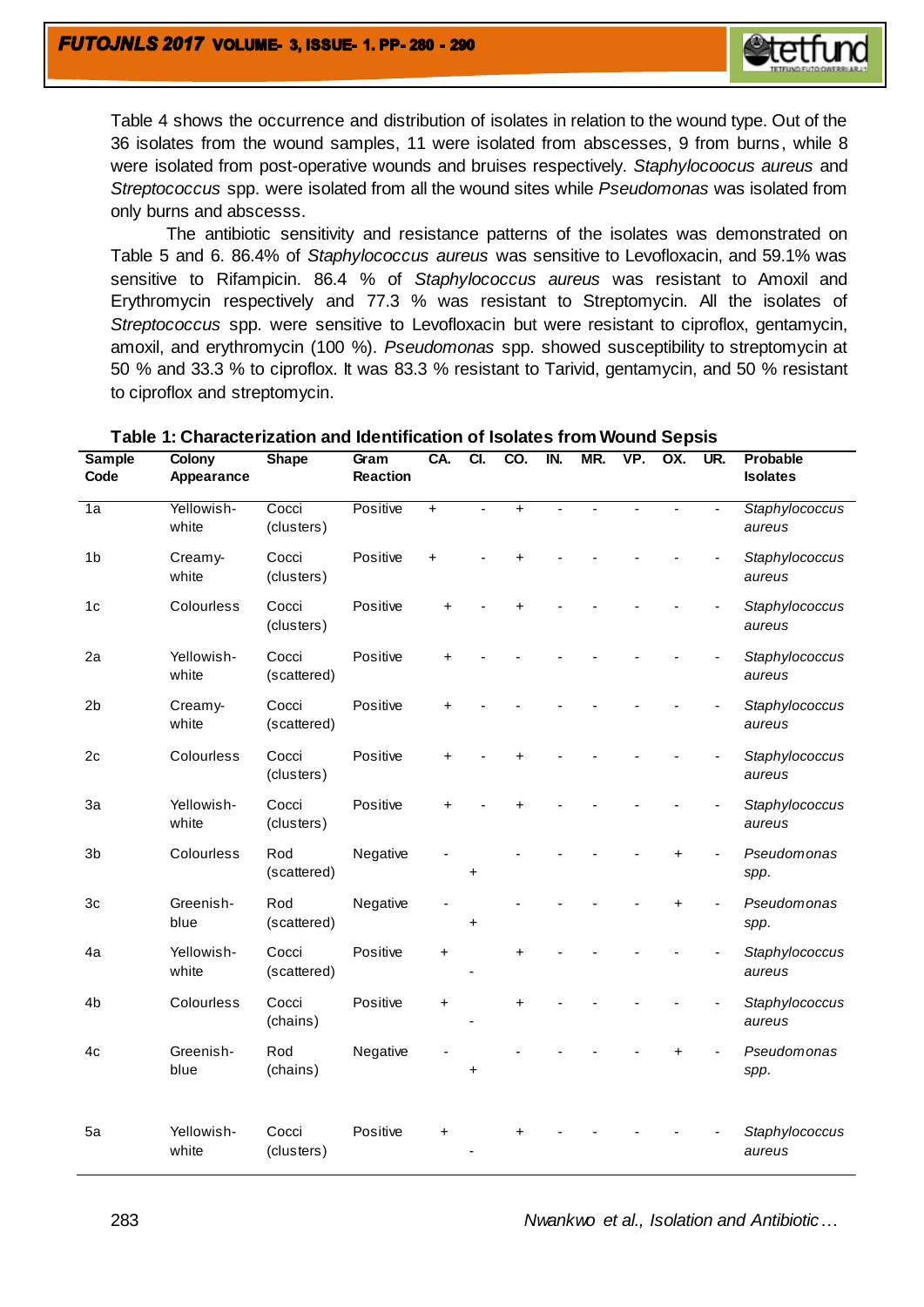# **FUTOJNLS 2017 VOLUME- 3, ISSUE- 1. PP-280 - 290**



| 5 <sub>b</sub>  | Yellowish-<br>white | Cocci<br>(clusters)  | Positive | $\ddot{}$ |   | +         |  |           | Staphylococcus<br>aureus |
|-----------------|---------------------|----------------------|----------|-----------|---|-----------|--|-----------|--------------------------|
| 5c              | Colourless          | Cocci<br>(clusters)  | Positive | $\ddot{}$ |   | $\ddot{}$ |  |           | Staphylococcus<br>aureus |
| 6a              | Creamy-<br>white    | Cocci<br>(chains)    | Positive |           |   |           |  |           | Streptococcus<br>spp.    |
| 6b              | Colourless          | Cocci<br>(chains)    | Positive |           |   |           |  |           | Streptococcus<br>spp.    |
| 6c              | Colourless          | Cocci<br>(chains)    | Positive |           |   |           |  |           | Streptococcus<br>spp.    |
| 7a              | Yellowish-<br>white | Cocci<br>(chains)    | Positive |           |   |           |  |           | Streptococcus<br>spp.    |
| 7b              | Colourless          | Cocci<br>(chains)    | Positive |           |   |           |  |           | Streptococcus<br>spp.    |
| 7c              | Greenish-<br>blue   | Rod<br>(chains)      | Negative |           | + |           |  |           | Pseudomonas<br>spp       |
| 8a              | Colourless          | Cocci<br>(scattered) | Positive | +         |   |           |  |           | Staphylococcus<br>aureus |
| 8b              | Yellowish-<br>white | Cocci<br>(scattered) | Positive | +         |   |           |  |           | Staphylococcus<br>aureus |
| 8c              | Colourless          | Cocci<br>(scattered) | Positive | +         |   |           |  |           | Staphylococcus<br>aureus |
| 9a              | Yellowish           | Cocci<br>(clusters)  | Positive | +         |   | +         |  |           | Staphylococcus<br>aureus |
| 9b              | Colourless          | Cocci<br>(clusters)  | Positive | +         |   | +         |  |           | Staphylococcus<br>aureus |
| 9c              | Colourless          | Cocci<br>(clusters)  | Positive | +         |   | +         |  |           | Staphylococcus<br>aureus |
| 10a             | Yellowish-<br>white | Cocci<br>(clusters)  | Positive | $\ddot{}$ |   |           |  |           | Staphylococcus<br>aureus |
| 10 <sub>b</sub> | Colourless          | Rod<br>(scattered)   | Negative |           |   |           |  | $\ddot{}$ | Pseudomonas<br>spp.      |
| 10 <sub>c</sub> | Greenish-<br>blue   | Rod<br>(scattered)   | Negative |           | + |           |  | +         | Pseudomonas<br>spp.      |
| 11a             | Creamy-<br>white    | Cocci<br>(chains)    | Positive |           |   |           |  |           | Streptococcus<br>spp.    |
| 11 <sub>b</sub> | Yellowish-<br>white | Cocci<br>(chains)    | Positive |           |   |           |  |           | Streptococcus<br>spp.    |
| 11c             | Colourless          | Cocci<br>(chains)    | Positive |           |   |           |  |           | Streptococcus<br>spp.    |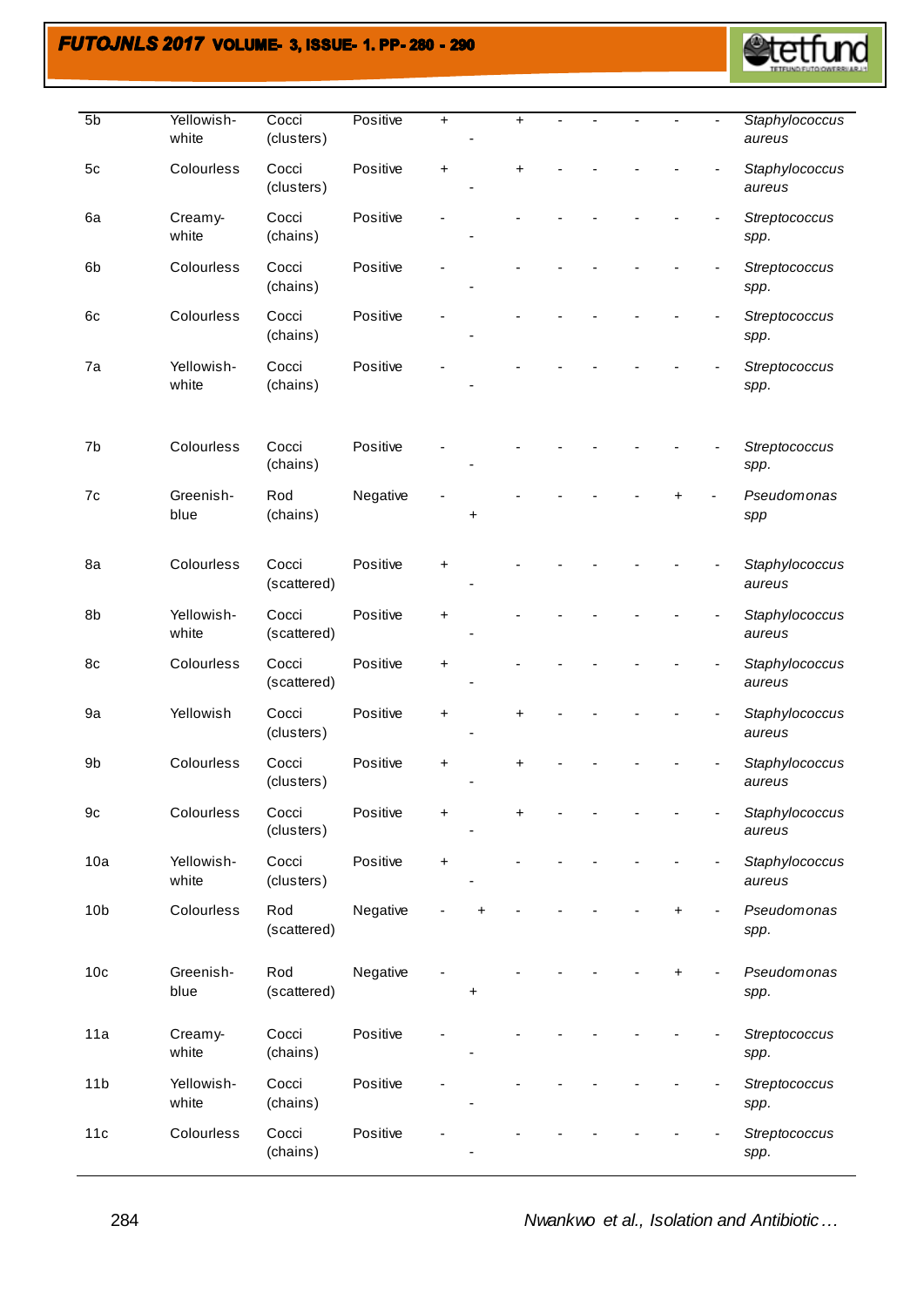

| 12a | Yellowish-<br>white | Cocci<br>(clusters) | Positive | + | $\overline{\phantom{0}}$ | ÷ | $\overline{\phantom{a}}$ |   |                          |                          | $\overline{\phantom{a}}$ | Staphylococcus<br>aureus |
|-----|---------------------|---------------------|----------|---|--------------------------|---|--------------------------|---|--------------------------|--------------------------|--------------------------|--------------------------|
| 12b | Colourless          | Cocci<br>(clusters) | Positive | + | $\overline{\phantom{0}}$ | ÷ | ٠                        | ۰ | $\overline{\phantom{a}}$ | $\overline{\phantom{a}}$ | $\overline{\phantom{a}}$ | Staphylococcus<br>aureus |
| 12c | Colourless          | Cocci<br>(clusters) | Positive | + | $\overline{\phantom{0}}$ | ÷ | ٠                        |   |                          |                          |                          | Staphylococcus<br>aureus |

KEY: a =>Nutrient agar, b =>McConkey agar, c =>Blood agar, + =>Positive, - => Negative, CA.=> Catalase, CI.=> Citrate, CO.=> Coagulase, IN.=> Indole, MR.=> Methyl-Red, VP.=> Voges-Proskauer, OX.=> Oxidase, UR.=> Urease.

#### **Table 2: Frequency of Occurrence of Isolates by Patients Age and Sex**

|               | <b>Male</b>    |                     | Female         |                           | <b>Total</b>             |                        |
|---------------|----------------|---------------------|----------------|---------------------------|--------------------------|------------------------|
| Age<br>(Year) | No. of Samples | No. of Isolates (%) | No. of Samples | No. of Isolates<br>$(\%)$ | No. of<br><b>Samples</b> | No. of<br>Isolates (%) |
| $35 - 40$     |                | 3(25)               | 3              | 9(37.5)                   | 5                        | 12(33.3)               |
| 41-46         | 2              | 6(50)               | 6              | 9(37.5)                   | 8                        | 15(41.7)               |
| ≥47           | 3              | 3(25)               | 4              | 6(25)                     | 7                        | 9(25)                  |
| Total         |                | 12 (100)            | 13             | 24 (100)                  | 20                       | 36 (100)               |
|               |                |                     |                |                           |                          |                        |

#### **Table3: Percentage Occurrence of Bacterial Isolates on Wound Sepsis**

| <b>Isolates</b>       | No. of Isolates | <b>Percentage of Isolates</b> |
|-----------------------|-----------------|-------------------------------|
| Staphylococcus aureus | 22              | 61.1                          |
| Streptococcus spp.    | 8               | 22.2                          |
| Pseudomonas spp.      | 6               | 16.7                          |
| Total                 | 36              | 100                           |
|                       |                 |                               |

### **Table 4: Occurrence and Distribution of Isolates in Relation to Wound Type**

| <b>Wound Type</b> | No. of Samples<br>with Significant<br>Growth (%) | <b>Staphylococcus</b><br>aureus | Pseudomonas<br>spp. | <b>Streptococcus</b><br>spp. | <b>Total No. of</b><br><b>Isolates</b> |
|-------------------|--------------------------------------------------|---------------------------------|---------------------|------------------------------|----------------------------------------|
| <b>Burns</b>      | 2(16.7)                                          | 3                               | 4                   | 2                            | 9                                      |
| Post-Operative    | 3(25)                                            | 7                               | ۰.                  |                              | 8                                      |
| <b>Bruises</b>    | 3(25)                                            | 4                               |                     | 4                            | 8                                      |
| Abscess           | 4(33.3)                                          | 8                               | $\overline{2}$      |                              | 11                                     |
| Total             | 12 (100)                                         | 22                              | 6                   | 8                            | 36                                     |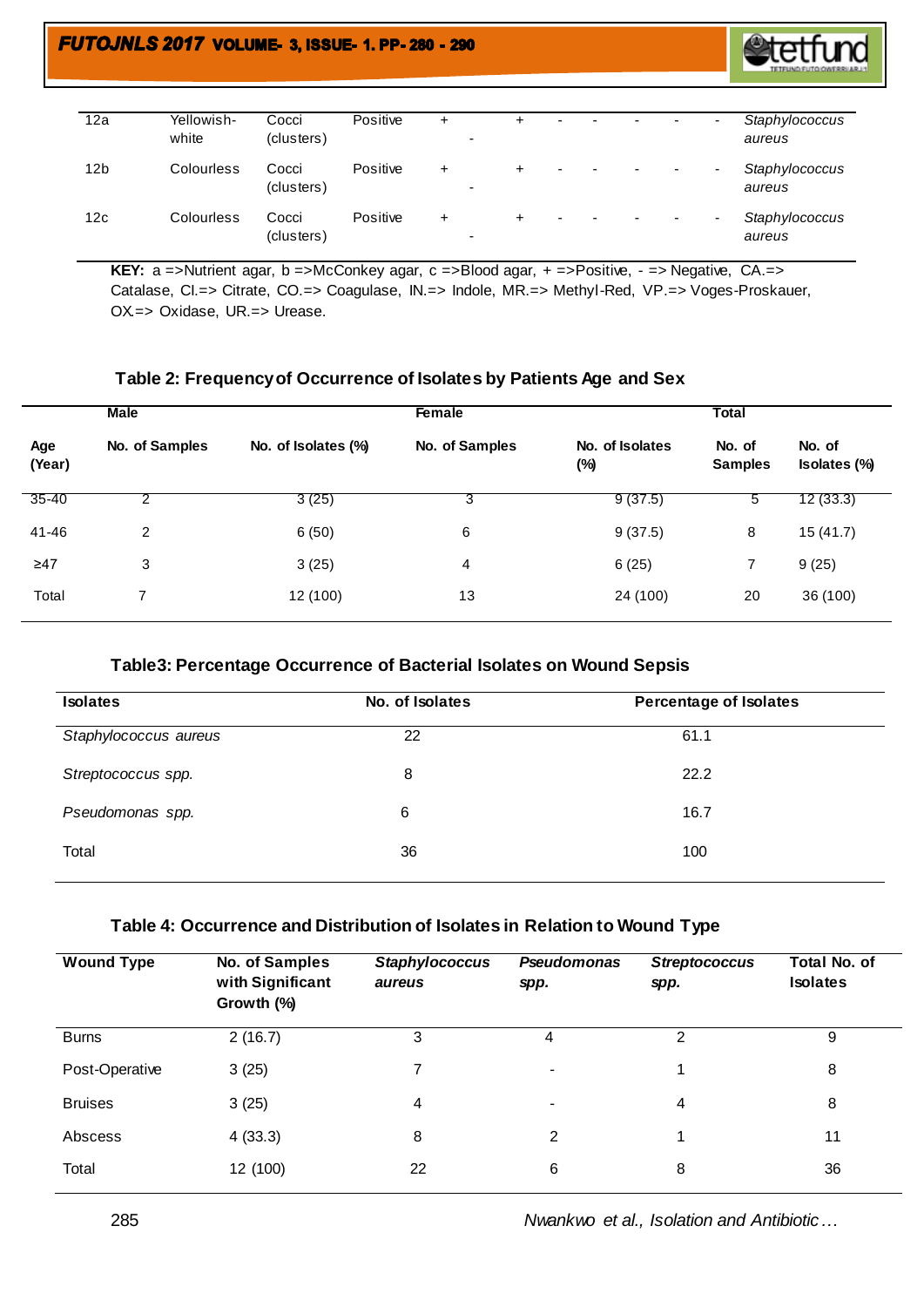

#### **4.0. Discussion**

Wound sepsis is common across all sex and age groups, and they cause disease burden both to the patient and the health services. Post-operative, bruises and abscess were the most common types of wounds in the cause of this research project.

From table 1, *Staphylococcus aureus* (61.1%) was the most predominant organism isolated from wound infection followed by *Streptococcus* spp. and *Pseudomonas* spp. this finding is also consistent with reports of similar studies conducted in various parts of the country such as Ibadan (Okesola & Kehinde 2008), Benin-city (Egbe, Omoregie, Igbarumah & Onemu 2011), Ekpoma (Isibor *et. al.,* 2008), Maidugri (Gadzama, Zailani, Abubakar & Bakari 2007), and elsewhere outside the country (Anbumani, Kaylan & Mallike 2006, Ohene, 1997). The high prevalence of *Staphylococcus aureus* infection may be because it is an endogenous source of infection. Infection with this organism may also be due to contamination from the environment, e.g. contamination of surgical instruments. With the disruption of natural skin barrier, *Staphylococcus aureus* which is a common bacterium on surfaces such as the human skin easily find their way into wounds.

# **Table 5: Antibiotic Sensitivity and Resistance Patterns of Isolated Gram Positive Organisms**

|                   |                  | Staphylococcus aureus n=22 |                | Streptococcus spp. n=8   |                   |                |  |  |
|-------------------|------------------|----------------------------|----------------|--------------------------|-------------------|----------------|--|--|
| <b>Antibiotic</b> | <b>Sensitive</b> | <b>Resistance</b>          | Intermediate   | <b>Sensitive</b>         | <b>Resistance</b> | Intermediate   |  |  |
|                   | $(\%)S$          |                            |                |                          |                   |                |  |  |
| Ciproflox         | 8(36.4)          | 14 (63.6)                  |                | $\overline{\phantom{0}}$ | 8(100)            |                |  |  |
| Gentamycin        | 8(36.4)          | 12 (54.5)                  | 2(9.1)         | $\overline{\phantom{0}}$ | 8(100)            |                |  |  |
| Amoxil            | 2(9.1)           | 19 (86.4)                  | 1(4.5)         | $\overline{\phantom{0}}$ | 8(100)            |                |  |  |
| Streptomycin      | 4(18.2)          | 17(77.3)                   | 1(4.5)         | $\blacksquare$           | 7(87.5)           | 1(12.5)        |  |  |
| Rifampicin        | 13 (59.1)        | 7(31.8)                    | 2(9.1)         | 3(37.5)                  | 4(50)             | 1(12.5)        |  |  |
| Erythromycin      | 2(9.1)           | 19 (86.4)                  | 1(4.5)         | -                        | 8(100)            | $\blacksquare$ |  |  |
| Levofloxacin      | 19 (86.4)        | 3(13.6)                    | $\blacksquare$ | 8(100)                   |                   | $\blacksquare$ |  |  |

# **Table 6: Antibiotic Sensitivity and Resistance Patterns of Isolated Gram Negative Organism**

| Pseudomonas Spp. N=6 |                          |            |              |
|----------------------|--------------------------|------------|--------------|
| <b>Antibiotic</b>    | <b>Sensitive</b>         | Resistance | Intermediate |
| Ciproflox            | 2(33.3)                  | 3(50)K     | 1(16.7)      |
| Tarivid              | 1(16.7)                  | 5(83.3)    | $\,$         |
| Streptomycin         | 3(50)                    | 3(50)      | $\,$         |
| Gentamycin           | $\overline{\phantom{a}}$ | 5(83.3)    | 1(16.7)      |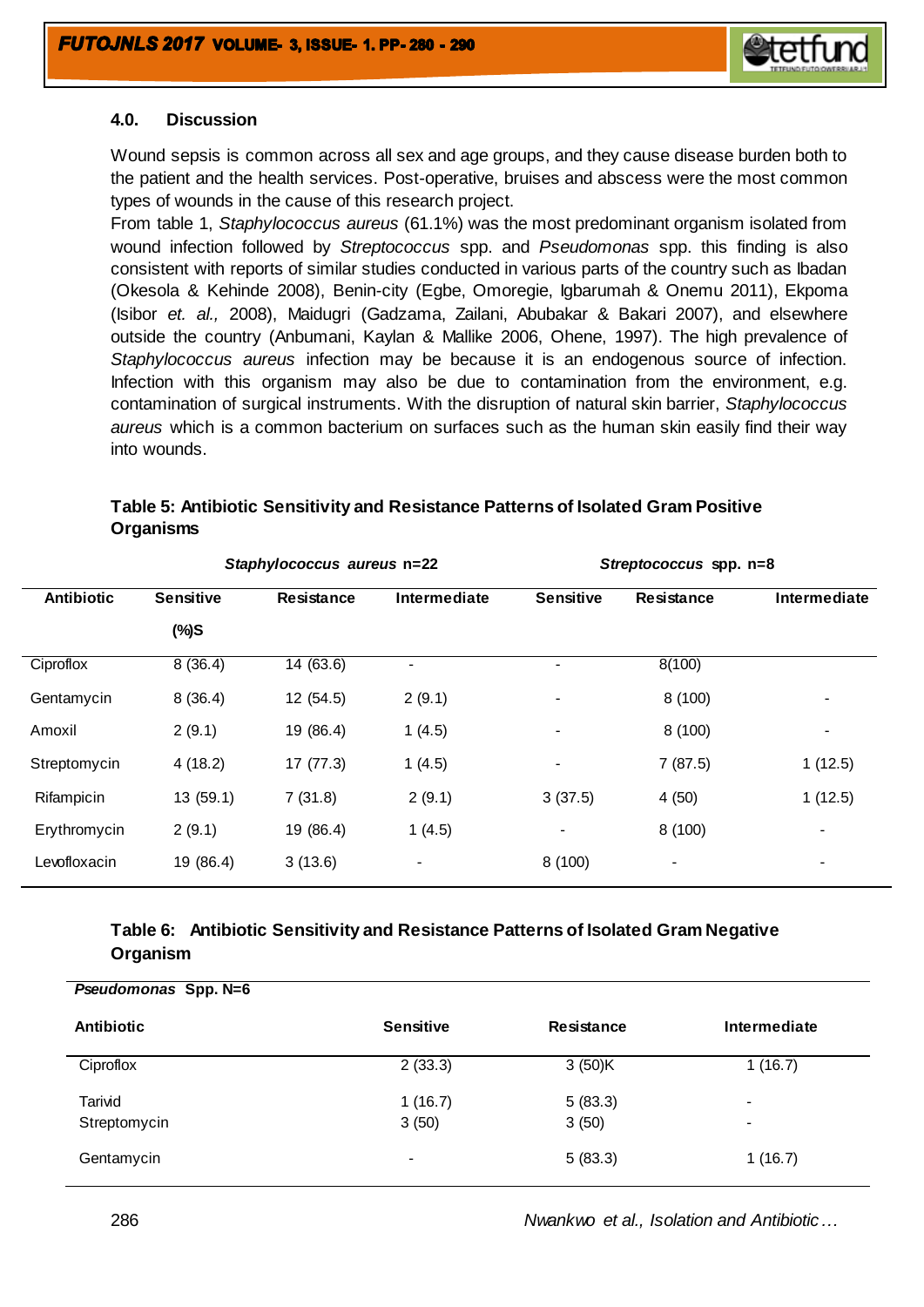*Streptococcus* spp. (22.2%) was the second most prevalent bacterial agent isolated in this study. This could be based on the fact that *Streptococcus* can be isolated from nostrils and mouths of humans. Wounds can get infected when a patient pokes his nose and at the same time uses the same hand on the wound. Reports have also shown that overcrowding of patients in a ward, may contribute significantly to the high rate of cross infections in a Hospital setting (Shija, 1976).

*Pseudomonas* spp. (16.7%) was the least occurring bacteria in the course of this work, but was the commonest pathogen in burn wounds. Its high occurrence in wounds could be attributed to the anaerobic conditions of wounds.

The frequency of occurrence of isolates by age and sex was shown in Table 2. Males within the age range of 41-46 years had a frequency occurrence of 50% while the females within that same age range had 37.5%. This shows that the incidence of wound sepsis was more common in males than females. This is in agreement with studies done in different parts of Ethiopia (Gelaw, 2011; Biadglegne, Abera, Alem & Anagaw 2009; ; Tekie, 2008; Taye, 2005); Nigeria (Ohalete, Obi & Emeakoroha 2012; Amoran, Sogebi & Fatugase 2012) and India (Goswani, Trivedi & Goswami 2011) where male recorded more cases of wound sepsis than females.

The susceptibility testing of *Staphylococcus aureus* on ten selected commercial antibiotics showed that *Staphylococcus aureus* tend to be resistant to a wider spectrum of antibiotics. In this study, *Staphylococcus aureus* was highly resistant to Erythromycin (86.4%), Amoxil (86.4%), Streptomycin (77.3%) and Ciprofloxacin (63.6%). This finding is in agreement with the work of Gelaw,( 2011); Bibi *et. al.,* (2012); Shamsuzzaman *et. al (*2003). The high resistance of *Staphylococcus aureus* to these antibiotics is because of the presence of a large mobile genetic element called Staphylococcal cassette chromosome, mec (SCCmec), that carries mecA genes that confere it with low binding ability to antibiotics. (Kurlenda, Grinholc, Krzyszton-Russjan & Wisniewska, 2009).

More so, *Pseudomonas* was resistant to commonly used antibiotics like Gentamycin (83.3%), Tarivid (83.3%), Streptomycin (50%), and Ciprofloxacin (50%). Ciprofloxacin has been stated to be the most potent oral drug available for the treatment of *Pseudomonas* infections. This report is in conformity with the result of other study in which Ciprofloxacin recorded the least resistant (6.2- 24%) to *Pseudomonas* isolates from wound sepsis (Mulu, Kibri, Beyene & Damite 2012; Abraham & Wamisho 2009; Manyahi, 2012).

# **5.0. Conclusion.**

*Staphylococcus aureus* was highly sensitive to Levofloxacin and Rifampicin. So, these antibiotics should be used in the treatment of wound sepsis. Their resistant to Amoxil, Erythromycin and Streptomycin denotes that these drugs cannot serve as a drug of choice in the treatment of wound infections.

# **References**

- Abraham, Y. & Wamisho, B.L. (2009). Microbial susceptibility of bacteria isolated from open wounds presenting to the err of black-lion hospital, Addis Ababa University, Ethiopia. *African Journal of Microbiology Research*, 3(12), 939-951.
- Akinjogunla, O.J., Adegoke, A.A., Mboto, C.I., Chukwudebelu, I.C. & Udokang, I.P. (2009). Bacteriology of automobile accident wounds infection. *International Journal of Medicine and Medical Sciences,* 1(2), 23-27.

Amelski, R. & Barcynski, M. (2002). Wound infection. *Aresteziol reanimatol*, 14, 91-93.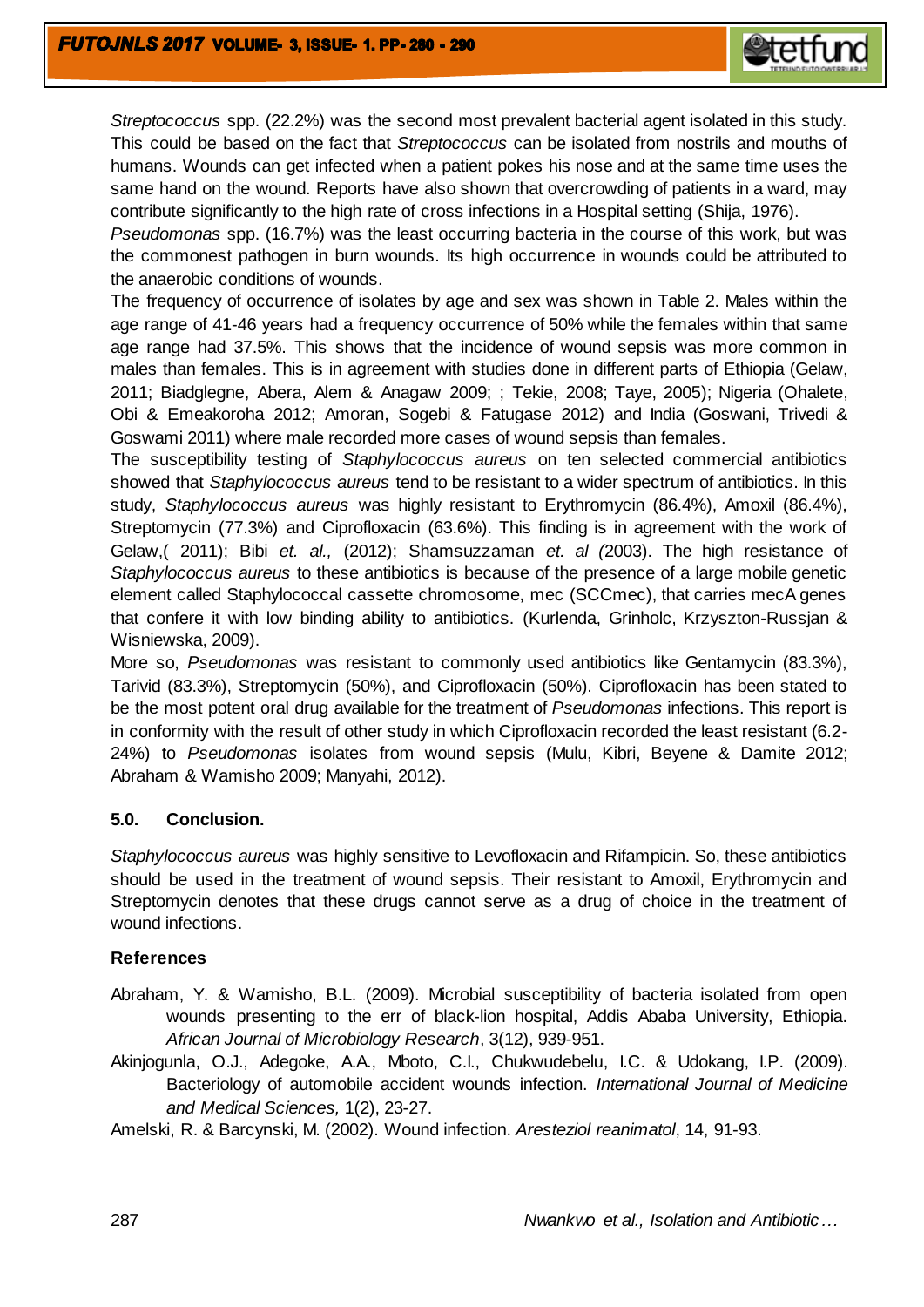

- Amoran, O.E., Sogebi, A.O. & Fatugase, O.M. (2013). Rates and risk factors associated with surgical site infections in a tertiary care center in South-western Nigeria. *International Journal of Tropical Disease and Health,* 3(1), 25-36.
- Anbumani, N., Kaylan, J. & Mallike, M. (2006). Epidemiology and Microbiology of wound infections. *Indian Journal of Clinical Practice,* 3, 11-16.
- Annoni, F., Rosina, M., Chiurazzi, D. & Ceva, M. (1989). The effects of a hydrocolloid dressing on bacterial growth and the healing process of leg ulcers. *International Angiology,* 8, 224- 228.
- Biadglegne, F., Abera, B., Alem, A. & Anagaw, B. (2009). Bacterial isolates from wound infection and their antimicrobial pattern in Felege Hiwot Referral Hospital, North West Ethiopia. *Ethiopia Journal of Health Science,* 19(3), 173-178.
- Bibi, S., Channa, G.A., Siddiqui, T.R. & Ahmed, W. (2012). Pattern of bacterial pathogens in postoperative wounds and their sensitivity patterns. *Journal of Surgery Pakistan,* 17(4), 164-167.
- Bowler, P.G. (1999). A review on the anaerobic and aerobic microbiology of wounds. *Wounds,* 10, 170-178.
- Bowler, P.G., Duerden, B.I. & Armstrong, D.C. (2001). Wound microbiology and associated approaches to wound management. *Clinical Microbiology Review,* 14, 244-269.
- Brook, I. & Frazier, E.H. (1998). Aerobic and anaerobic microbiology of infection after trauma. *American Journal of Emergency Medicine*, 16, 585-591.
- Danielsen, L., Balslev, E., Doring, G., Hoiby, N., Madsen, S.M., Argen, M., Thomsen, H.K., Fos, H.H.S. & Westh, H. (1998). Ulcer bed infection: Report of a case of enlarging venous leg ulcer colonized by *Pseudomonas aeruginosa. APMIS (Acta Pathologica, Microbiologica, et Immunological Scandinavica) Journal,* 106, 721-726.
- Dionigi, R., Rovera, F., Dionigi, G., Imperator, A., Ferrari, A. & Dionigi, R. (2001). Risk factors in surgery. *Chemotherapy,* 13, 6-11.
- Egbe, C.A., Omoregie, R., Igbarumah, I.O. & Onemu, S. (2011). Microbiology of wound infections and its associated risk factors among patients of a tertiary Hospital in Benin-city, Nigeria. *Journal of Research in Health Sciences,* 11, 109-113.
- Enweani, J.B., Esumeh, F.I., Akpe, R.A., Tatfeng, M.Y. & Isibor, J.O. (2003). Bacteria associated with post-operative wounds. *Journal of contemporary Issues,* 1, 183-188.
- Eriksson, G., Eklund, A.E. & Kallings, I.O. (1984). The clinical significance of bacterial growth in venous leg ulcers. *Scandinavian Journal of Infectious Diseases,* 16, 175-180.
- Gadzama, G.B., Zailani, S.B., Abubakar, D. & Bakari, A.A. (2007). Bacterial pathogens associated with wound infections at the University of Maidugri Teaching Hospital, Maidugri, Nigeria. KGMS, 1, 6-9.
- Gelaw, A. (2011). Isolation of bacterial pathogens from patients with postoperative surgical site infections and possible sources of infection at University of Gondar Hospital, North West Ethiopia.

*[http://etd.aau.edu.et/dspace/bitstream/123456789/2139/1/ASCHALEW%29GELAW.pdf.](http://etd.aau.edu.et/dspace/bitstream/123456789/2139/1/ASCHALEW%29GELAW.pdf)*  Retrieved on 2<sup>nd</sup> September, 2015.

- Gilchrist, B. & Reed, C. (1989). The bacteriology of chronic venous ulcers treated with occlusive hydrocolloid dressings. *British Journal of Dermatology,* 121, 337-344.
- Goswami, N., Trivedi, H.R. & Goswami, A.P.P. (2011). Antibiotic profile of bacterial pathogens in postoperative wound infections at a tertiary care Hospital in Gujarat, India. *Journal of Pharmacy and Pharmaceutical Sciences,* 2(3), 158-164.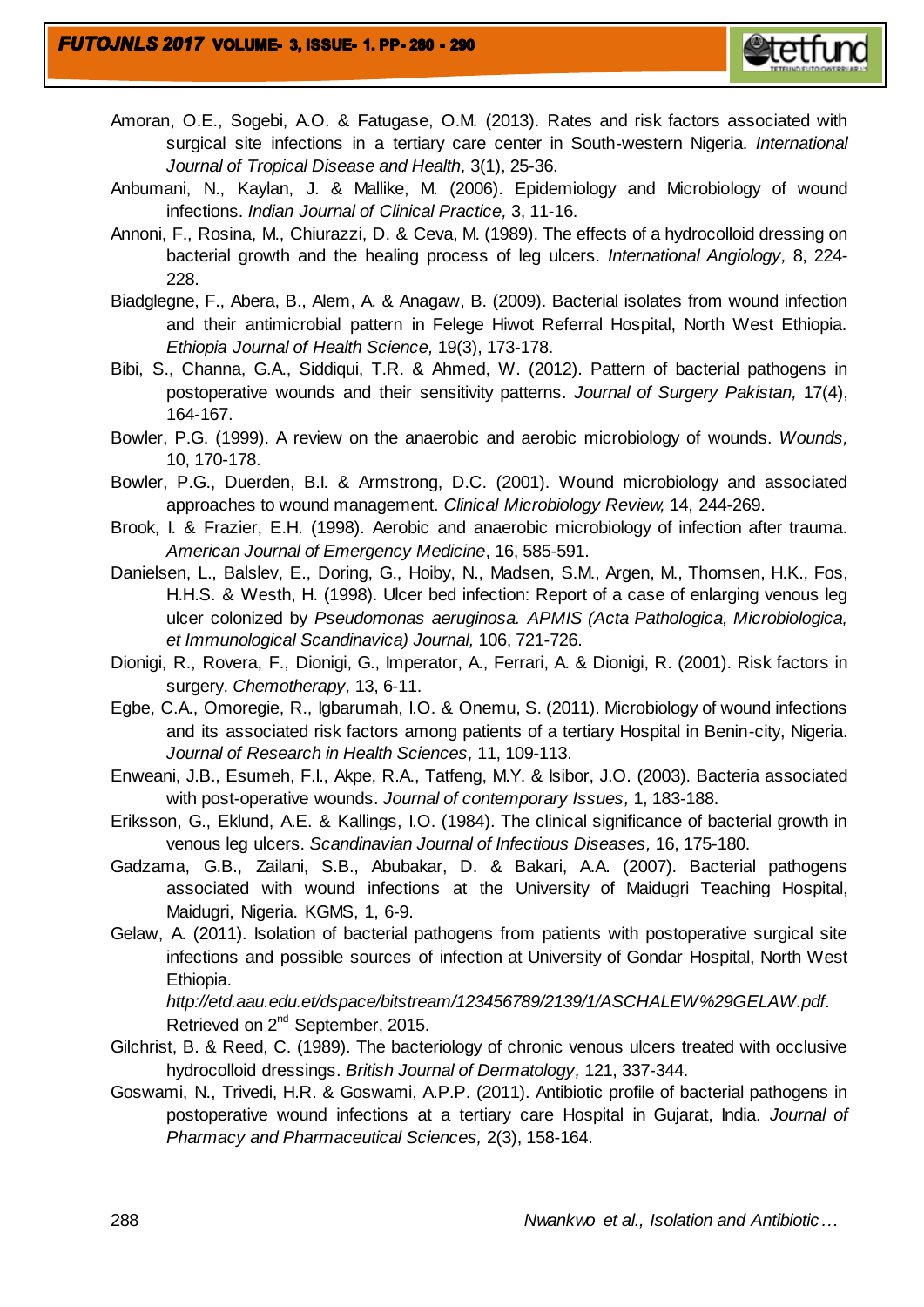Hansson, C., Hoborn, J., Moller, A. & Swanbeck, G. (1995). The microbial flora in venous leg ulcers without clinical signs of infection. *Acta Dermatol Venereologica, Medical Journal,* 75, 24-30.

**etetfund** 

- Heggers, J.P. (1998). Defining infection in chronic wounds: Does it matter? *Journal of Wound Care*, 7, 389-392.
- Iroha, I.R., Amadi, E.S., Orji, J.O. & Esimone, C.O. (2008). In vitro evaluation of the activity of colloidal silver concentrate against *Pseudomonas aeruginosa* isolated from postoperative wound infection. *Scientific Research Essay*. 3(5), 209-211.
- Isibor, J.O., Oseni, A., Eyaufe, A., Osagie, R. & Turay, A. (2008). Incidence of aerobic bacteria and *Candida albicans* in postoperative wound infections. *African Journal of Microbiology Research,* 2, 288-291.
- Kaplan, N.M., Smadi, A.A., Taani, M.I. & El-Qudah, M.A. (2003). Microbiology of wound infection after caesarian section. *Eastern Mediterranean Health Journal*, 9(5-6), 1068-1074.
- Kurlenda, J., Grinholc, M., Krzyszton-Russjan, J. & Wisniewska, K. (2009). Epidemiological investigation of nosocomial outbreak of Staphylococcal skin diseases in neonatal ward. *Antonie Van Leeuwenhoek,* 95, 387-394.
- Larvey, L.A., Harkles, L.B., Felder-Johnson, K. & Mundine, S. (1994). Bacterial pathogens in infected puncture wounds in adults with diabetes. *Journal of Foot Ankle Surgery,* 33, 91- 97.
- Madsen, S.M., Westh, H., Danielsen, L. & Rosdahl, V.T. (1996). Bacterial colonization and healing of venous leg ulcers. *APMIS Journal*, 104, 895-899.
- Mangram, A.J., Horan, T.C., Pearson, M.L., Silver, L.C. & Jarvis, W.R. (1999). Guideline for prevention of surgical site infection. *American Journal of Infection Control,* 27, 97-134.
- Manyahi, J., (2012). Bacteriological spectrum of postoperative wound infections and their antibiogram in a tertiary Hospital, Dares Salaam, Ph.D. Thesis. Muhimbili University of Health and Allied Sciences, Tanzania.
- Mousa, H.A. (1997). Aerobic, anaerobic and fungal burn wound infections. *Journal of Hospital Infection,* 37, 317-323.
- Mulu, W., Kibru, G., Beyene, G. & Damite, M. (2012). Postoperative nosocomial infection and antimicrobial resistance pattern of bacteria isolates among patients admitted at Felege Hiwot Referral Hospital, Bahirdar. *Ethiopian Journal of Health Sciences,* 22(1), 7-18
- National Committee for Clinical Laboratory Standard. (2004). Performance standards for antimicrobial disk and dilution susceptibility tests of bacteria isolated from animals; approved standard. CCLS Document M31-A, NCCLS, 940 West Valley Road, Suite 1400, Wayne, Pennsylvania 19087, USA.
- Ohalete, C.N., Obi, R.K. & Emeakoroha, M.C. (2012). Bacteriology of different wound infection and their antimicrobial susceptibility patterns in Imo State, Nigeria. *World Journal of Pharmacy and Pharmaceutical Sciences,* 1(3), 1155-1172.
- Ohene, A. (1997). Bacterial pathogens and their antimicrobial susceptibility in Kumasi, Ghana. *East Africa Medical Journal,* 74, 450-455.
- Okesola, A.O. & Kehinde, A.O. (2008). Bacteriology of non-surgical wound infections in Ibadan, Nigeria. *African Journal of Medical Sciences*, 37, 261-264.
- Pallua, N., Fuchs, P.C., Hafemann, B., Vὅlpel, U., Noah, M. & Lὕtticken, R.A. (1999). A new technique for quantitative bacterial assessment on burn wounds by modified dermabrasion. *Journal of Hospital Infection,* 42, 329-337.
- Peel, A.L. (1992). Definition of infection. In: *Infection in surgical practice Oxford*. United Kingdom: Oxford University Press, 82-87.